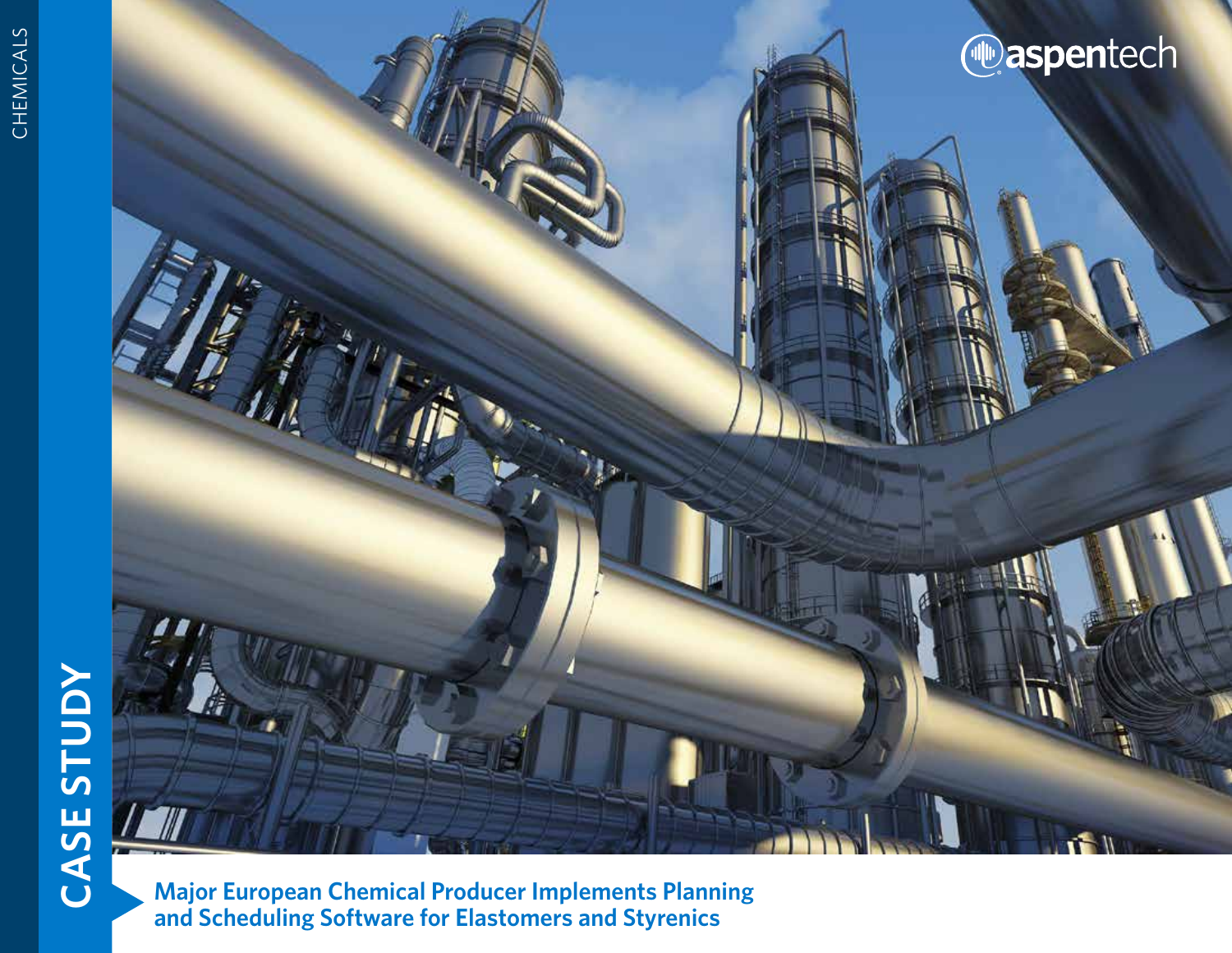**"One of the primary purposes of the production planning and scheduling project was to put us in the position of being able to respond more quickly to market changes. Agility was a key driver for this initiative."** 

*- Head of Logistics, Production Planning and Purchasing, Styrenics Division*



This company initiated a production planning and scheduling project as part of a major initiative focused on process re-engineering and automation. The overall goal of the production planning and scheduling project was to support the following business initiatives:

**Worldwide petrochemical company obtained a 97% on-time accuracy for deliveries and 10-20% reduction in the number of campaign transitions using aspenONE® Supply Chain Management software.**

## **CUSTOMER PROFILE** - *Chemicals*

# **CHALLENGE**

Replace manual planning and scheduling tools with a standardized solution that helps reduce costs and improve customer service.

#### **SOLUTION**

Implement aspenONE Supply Chain Management software to standardize planning and scheduling while being able to rapidly respond to changes in the business environment.

#### **BENEFITS**

- 97% on-time accuracy for deliveries
- 10-20% reduction in inventory
- 10-20% reduction in the number of campaign transitions
- Reduction in packaging and transportation costs
- Improved customer service levels in terms of promised delivery date and order status information

**Major European Chemical Producer Implements Planning and Scheduling Software for Elastomers and Styrenics**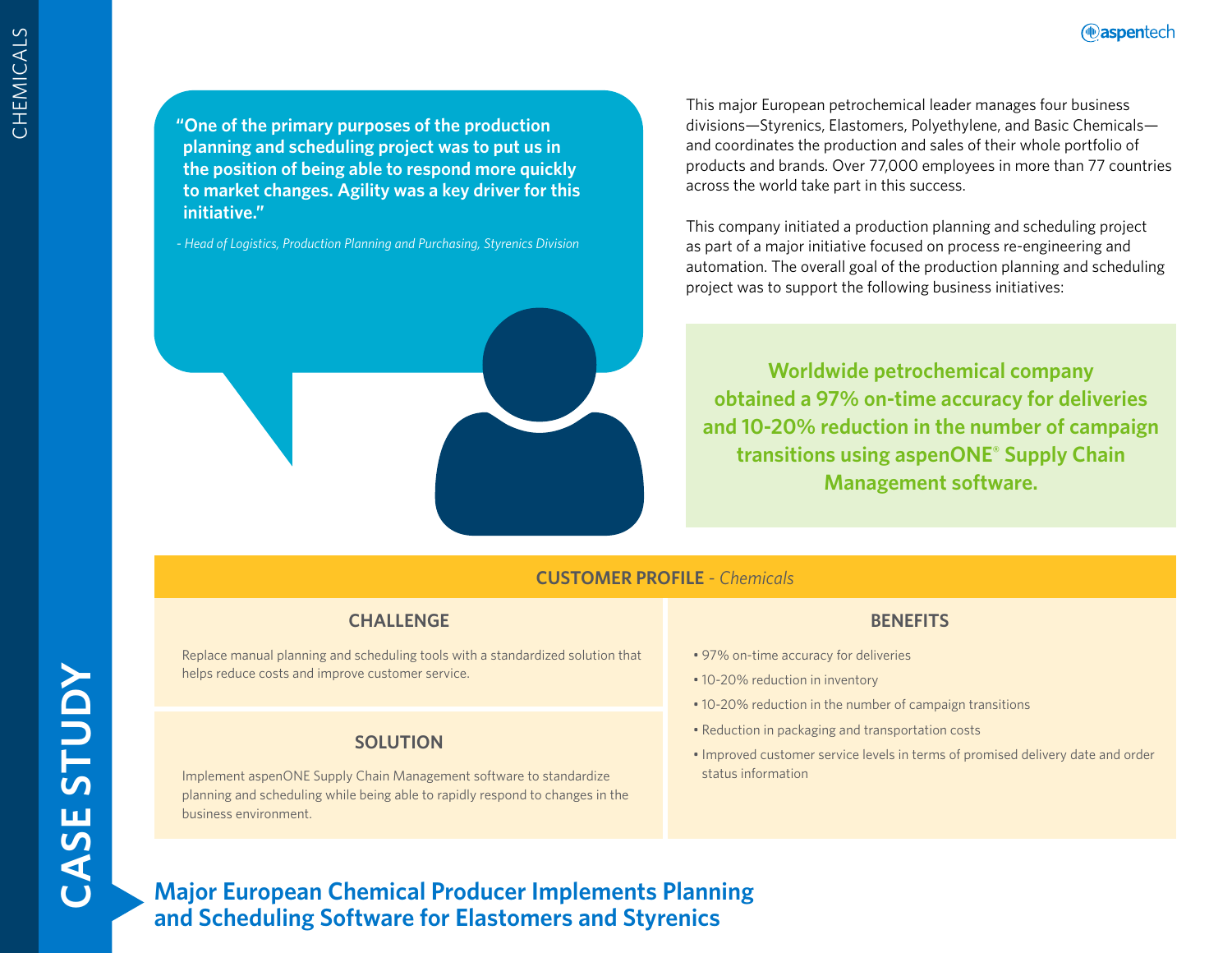- Replace the manual scheduling process
- Improve customer service
- Optimize raw material and finished products inventories
- Reduce costs associated with off-specification quality, campaign transitions, packaging, and logistics and distribution
- Share information and improve cooperation between
- marketing/sales and production planning functions
- headquarters and individual plants
- Integrate planning and scheduling with the ERP system

After evaluating several vendors, AspenTech's aspenONE Supply Chain Management solution was chosen for production planning and scheduling. AspenTech was selected based on its software's built-in scheduling and task sequencing capabilities, its user-friendly interface, and the ease with which it could be configured to address this customer's specific business process requirements.

## **IMPLEMENTING aspenONE SUPPLY CHAIN MANAGEMENT**

AspenTech's supply chain solution was implemented using a phased implementation approach, addressing the most critical areas of business first. Then, an integrated prototype for the Styrenics division that consisted of one planning model and three scheduling models was

**"Having more accurate and shared visibility into the data through AspenTech's planning and scheduling solutions has not only allowed us to improve our relationship with customers via fewer stock-outs, more on-time deliveries, and greater flexibility to take on spot orders to meet customers demand, but also by improving transparency and increasing alignment and cooperation between marketing, sales, and production planning functions."**

*- IT Business Analyst*

**"We attribute the 10-20% reduction in campaign transitioning to our capability to schedule more effectively. Because of better scheduling with aspenONE Supply Chain Management, we are able to optimize grade changes and reduce our transitions."** 



developed. These models were fully integrated with SAP and with the custom applications that this company used for managing inventory and sales forecast data. Based on the success of this prototype, the planning and scheduling solution was rolled out to the remaining Styrenics products families. The following year, AspenTech's planning and scheduling solution was extended to the Elastomers products, reaching a total of 32 product families across eight plants.

# **USING aspenONE SUPPLY CHAIN MANAGEMENT**

The planning models are used for multi-site batch and continuous production planning over a rolling three-month horizon. Production and distribution groups, located at the company's headquarters, develop plans based primarily upon sales forecast data. The scheduling models, which include detailed production parameters and constraints for each plant, are then used by plant planners to generate a multi-week

**Major European Chemical Producer Implements Planning and Scheduling Software for Elastomers and Styrenics**

CHEMICALS

CHEMICALS